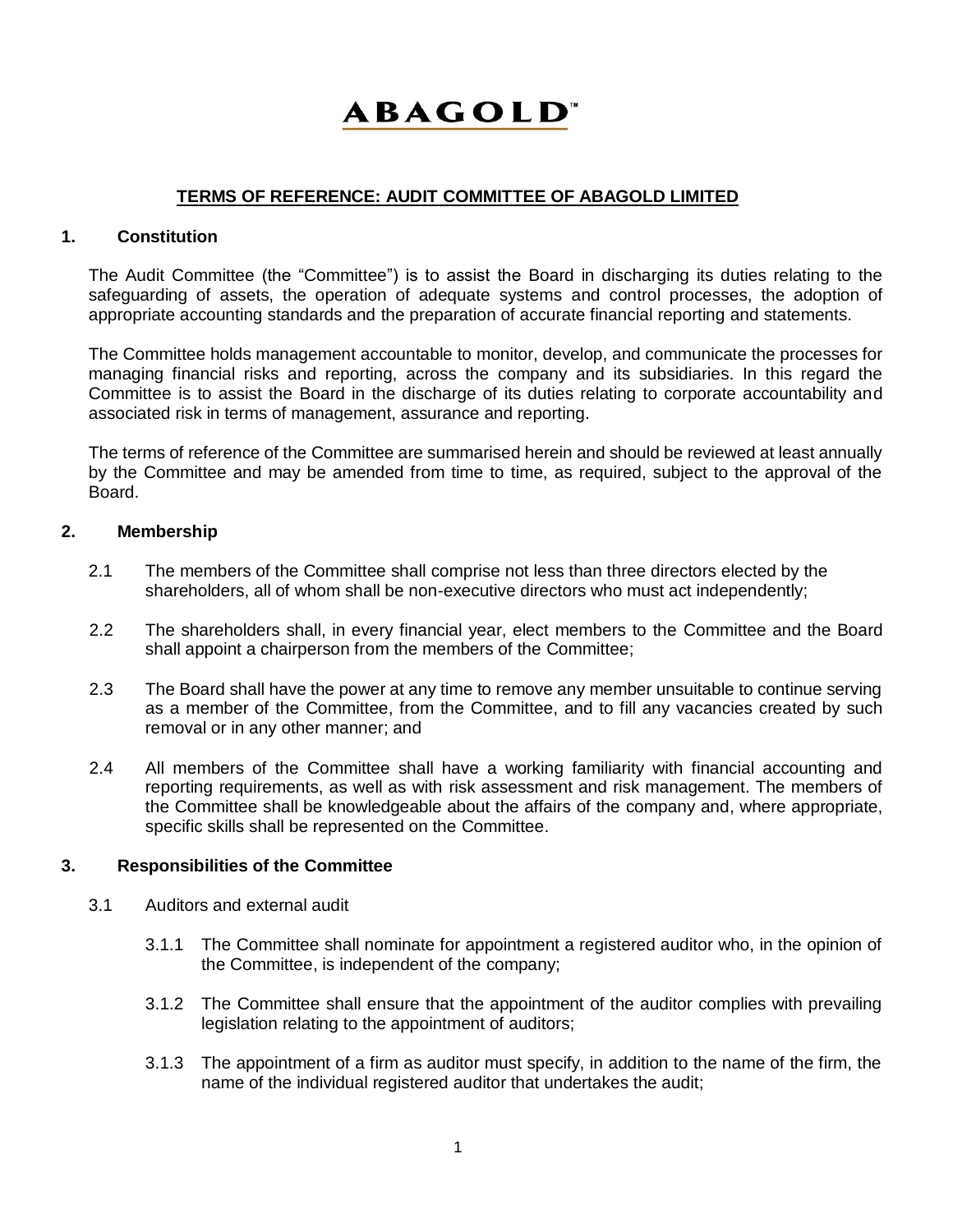- 3.1.4 The Committee will:
	- 3.1.4.1 evaluate the independence, effectiveness and performance of the external auditors and consider whether any non-audit services rendered by such auditors may substantively impair their independence;
	- 3.1.4.2 consider and make recommendations on the appointment and retention of the external auditors, and any questions of resignation or dismissal of the auditors;
	- 3.1.4.3 discuss and review, with the external auditors before the audit commences, the auditor's engagement letter, the terms, nature and scope of the audit function, procedure and engagement, the audit fee, and ensure co-ordination (where more than one audit firm are involved) and maintenance of a professional relationship between them;
	- 3.1.4.4 if deemed necessary negotiate procedures, subject to agreement, beyond minimum statutory and professional duties;
	- 3.1.4.5 agree to the timing and nature of reports from the external auditors;
	- 3.1.4.6 consider any problems identified in going concern statement or statement of internal control;
	- 3.1.4.7 make suggestions as to problem areas that the audit can address;
	- 3.1.4.8 consider any accounting treatments, significant unusual transactions, or accounting judgments, that could be contentious;
	- 3.1.4.9 identify key matters arising in the current year's management letter and satisfy itself that these are being properly followed up;
	- 3.1.4.10 consider whether or not any significant ventures, investments or operations are or should be subject to external audit;
	- 3.1.4.11 review the overall audit role, explore objectives, minimise duplication, discuss implications of new auditing standards and ensure that the external audit fee will sustain a proper audit and provide value for money;
	- 3.1.4.12 obtain assurance from the external auditors that adequate accounting records are being maintained;
	- 3.1.4.13 determine the nature and extent of any non-audit services which the auditor may provide to the company;
	- 3.1.4.14 pre-approve any proposed contract with the auditor for the provision of non-audit services which the auditor may provide to the company;
	- 3.1.4.15 insert in the financial statements a report describing how the Committee carried out its functions and that it is satisfied that the auditor was independent of the company;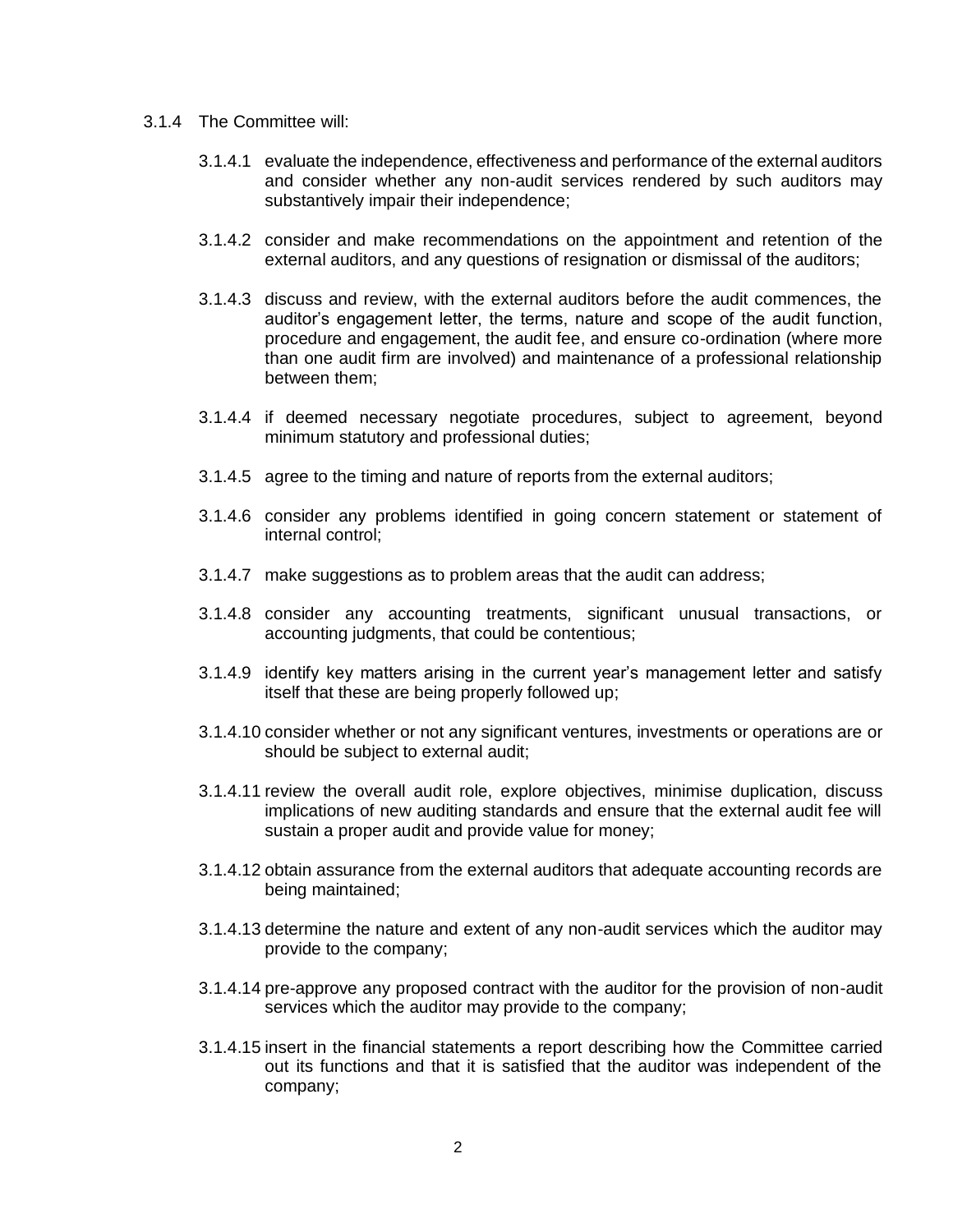- 3.1.4.16 perform the functions of the Audit Committee, where required, on behalf of subsidiaries; and
- 3.1.4.17 perform other functions determined by the Board.

#### 3.2 Financial statements

The Committee will examine and review the annual financial statements, the interim and provisional results announcements, the accompanying reports to shareholders and any other announcement regarding the company's results or other financial information to be made public, prior to submission and approval by the Board, focusing particularly on:

- 3.2.1 the implementation of new systems;
- 3.2.2 tax and litigation matters involving uncertainty;
- 3.2.3 any changes in accounting policies and practices;
- 3.2.4 major judgmental areas;
- 3.2.5 significant adjustments resulting from the audit;
- 3.2.6 the basis on which the company has been determined a going concern;
- 3.2.7 capital adequacy;
- 3.2.8 internal control;
- 3.2.9 compliance with accounting standards, local and international compliance with stock exchange and legal requirements;
- 3.2.10 major adjustments processed at year end;
- 3.2.11 compliance with the financial conditions of loan covenants; and
- 3.2.12 reviewing special documents such as prospectuses as and when prepared.

#### 3.3 Risks

The Committee will:

- 3.3.1 monitor external developments relating to corporate accountability, including but not limited to emerging and prospective risks;
- 3.3.2 assist with the disclosure reporting in annual report;
- 3.3.3 evaluate, at least once in every two years, the performance of the Committee by way of a self-evaluation, as part of the Board's review of the Committee's performance and effectiveness; and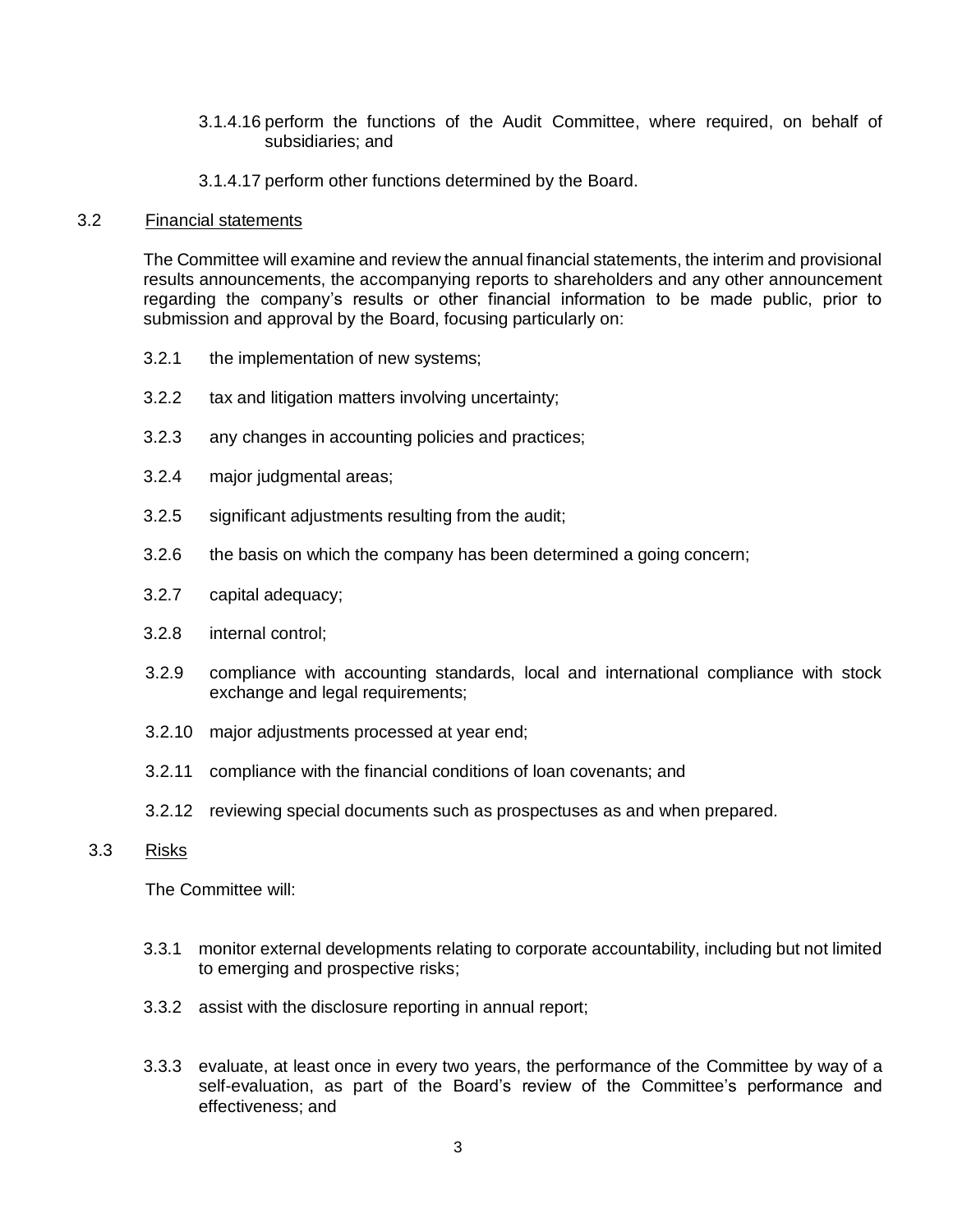### 3.4 Ethics

- 3.4.1 Although the overriding ethical review of the company, as a whole, will be managed within the scope of the Social and Ethics committee, this Committee will be responsible for:
	- 3.4.1.1 monitoring the overall ethical conduct of the company, its executives and senior officials;
	- 3.4.1.2 reviewing any statements on ethical standards or requirements for the company and assisting in developing such standards and requirements;
	- 3.4.1.3 compliance with the requirements of the articles of association;
	- 3.4.1.4 compliance with the law and regulations of any other applicable statute and of controlling bodies; and
	- 3.4.1.5 environmental and social risks/issues.
- 3.5 The Committee will also give recommendations on any potential conflict of interest or questionable situations of a material nature.

# **4. Reporting and accountability**

- 4.1 The chairperson of the Committee shall report to the Board on the Committee's activities and make recommendations to the Board concerning the adoption of the annual and interim financial statements and any other matters arising from the above responsibilities.
- 4.2 The chairperson (or, in his/her absence, an alternate member) of the Committee shall attend the annual general meeting to answer questions concerning matters falling within the ambit of the Committee.

# **5. Activities of the Committee**

- 5.1 In discharging its responsibilities, the Committee will:
	- 5.1.1 Financial statements
		- 5.1.1.1 review the quality and adequacy of financial information, interim, provisional and financial statements and other public and regulatory reporting;
		- 5.1.1.2 review the annual report and accounts taken as a whole, to ensure they present a balanced and understandable assessment of the financial position, performance and prospects of the company; and
		- 5.1.1.3 review such significant transactions not directly related to the company's normal business as the Committee may deem appropriate.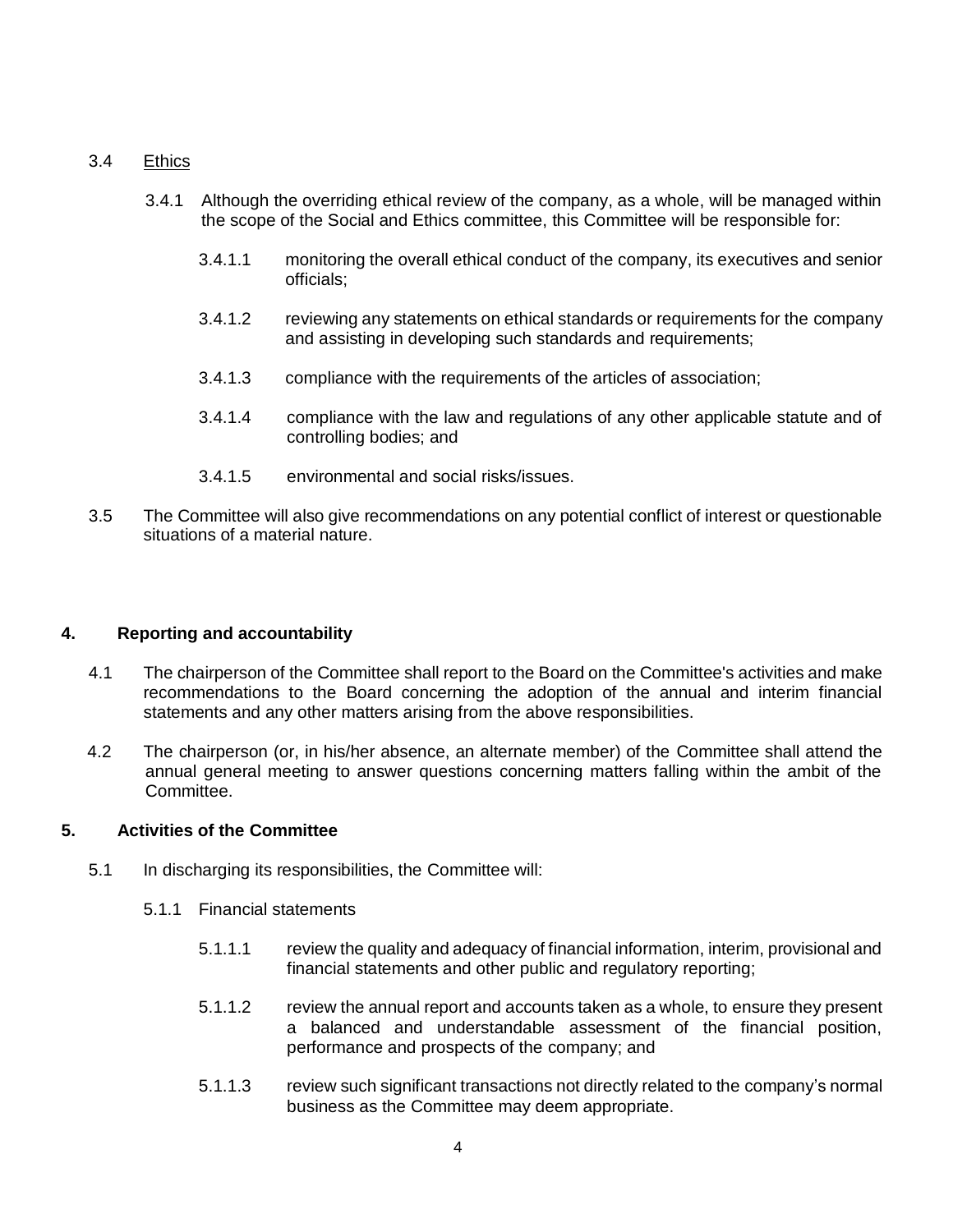#### 5.1.2 Internal control

5.1.2.1 review the company's statement and policy on internal control systems prior to endorsement by the Board, and in particular to review:

> 5.1.2.1.1 the procedures for identifying business risks and controlling their impact on the company;

5.1.2.1.2 the company's policies for preventing or detecting fraud;

5.1.2.1.3 the company's policies for ensuring that the company complies with relevant regulatory and legal requirements;

- 5.1.2.1.4 the operational effectiveness of these policies and procedures;
- 5.1.2.2 consider whether or not the objectives, organisation, staffing plans, financial budgets and audit plans provide adequate support to enable the Committee to meet its objectives;
- 5.1.2.3 review significant cases of employee conflicts of interest, misconduct or fraud, or any other unethical activity by employees or the company;
- 5.1.2.4 review the controls over significant risks; and
- 5.1.2.5 consider other relevant matters referred to it by the Board.

5.1.2.6 Receive and review the quarterly internal audit control document where all variances, issues and concerns are reported to the committee. This internal audit report will also be reviewed and verified by the external auditors as part of the audit process.

5.2 The Committee, in carrying out its duties, will have due regard for the principles of governance and code of best practice as contained in the King IV Report on Corporate Governance for South Africa.

# **6. Meetings**

- 6.1 Meetings of the Committee will be held as frequently as the Committee considers appropriate, but it will meet not less than twice a year. The Board or any member thereof, including members of the Committee and the external auditors, may call further meetings;
- 6.2 The designated auditor must meet with the Committee not more than one month before the Board of directors meets to approve the financial statements of the company for any financial year;
- 6.3 Reasonable notice of meetings and the business to be conducted thereat shall be given to the members of the Committee, the chairperson of the Board, the chief executive and executives and managers responsible for finance to make proposals as necessary;
- 6.4 The quorum for decisions of the Committee shall be any two members of the Committee present throughout the meeting of the Committee, whether in person or via telephone or video conference link;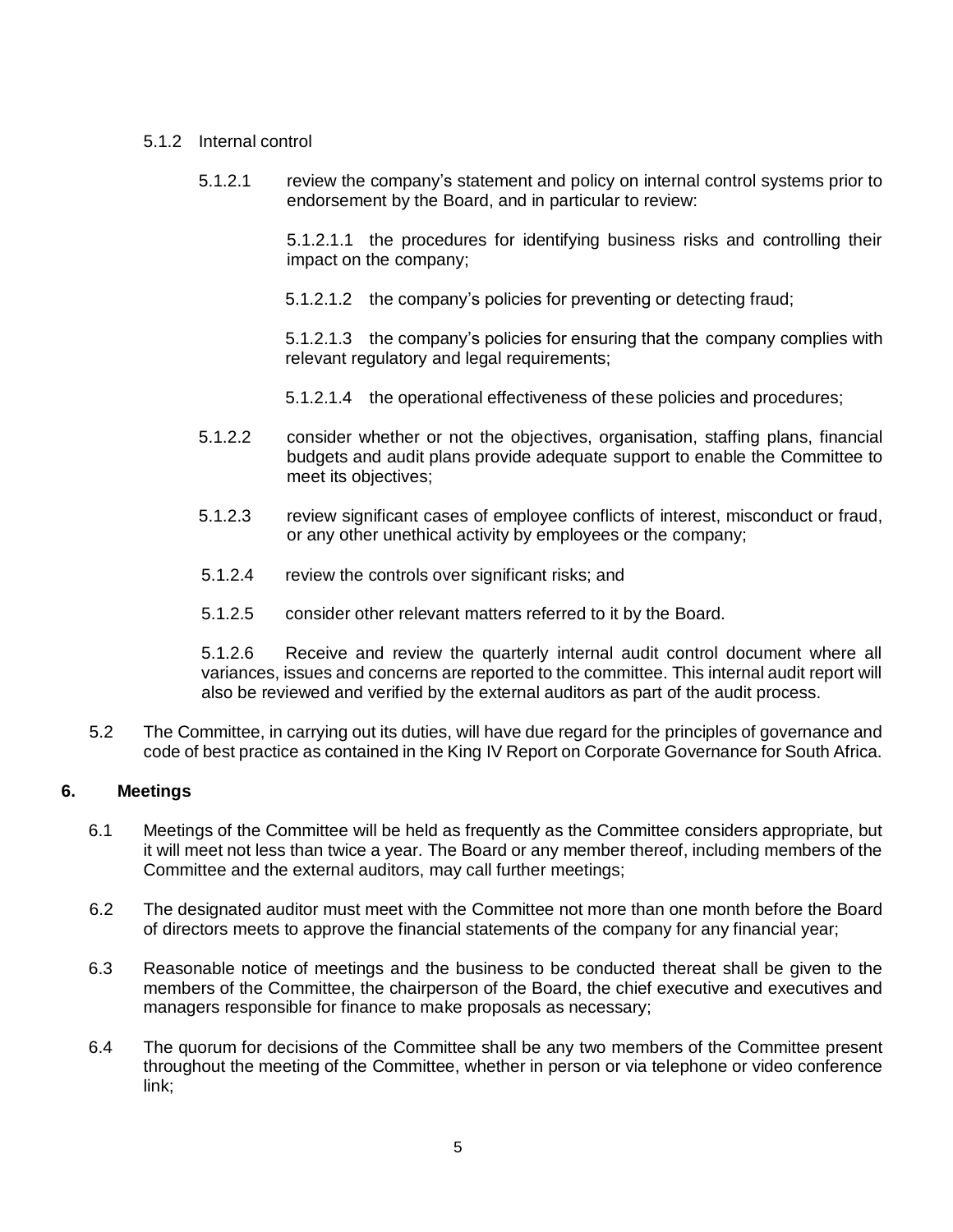- 6.5 Decisions of the Committee shall be carried by vote of the majority of members present at meetings, and in the event of a voting deadlock the matter/resolution at issue shall be referred to the Board for a decision;
- 6.6 The financial manager and the appointed individual auditor in charge of the external audit shall attend at least one of the Committee's meetings per annum and shall have unrestricted access to the chairperson or any other member of the Committee as is required in relation to any matter falling within the remit of the Committee. The reciprocal arrangement will also be valid from the finance manager and internal audit team to the committee and the chairman of the audit committee;
- 6.7 The chairperson, at his/her discretion, may invite other executives and directors to attend and to be heard at meetings of the Committee;
- 6.8 No attendee not being a member of the Committee shall have a vote at meetings of the Committee; and
- 6.9 The minutes of all meetings of the Committee, or summaries thereof, shall be submitted or presented to the Board at the immediate following Board meeting and the agenda for each such Board meeting shall provide an opportunity for the chairperson of the Committee to report orally or in writing or otherwise on any matters of importance as well as on the Committee's findings and recommended actions.

# **7. Proceedings**

- 7.1 Unless varied by these terms of reference, meetings and proceedings of the Committee will be governed by the company's articles of association regulating the meetings and proceedings of directors and Committees; and
- 7.2 The chairperson of the Committee will ensure that minutes are taken at all meetings. These shall be reviewed and approved by the members of the Committee.

# **8. Authority of the Committee and resources available to it**

The Committee, in carrying out its tasks under these terms of reference:

- 8.1 is authorised to investigate any activity within its terms of reference;
- 8.2 may require other employees of the company to attend meetings or parts of meetings;
- 8.3 may consult with and seek any information it requires from any employee and all employees shall be required to co-operate with any request made by the Committee in the course of its duties; and
- 8.4 shall at least once a year meet with the external auditors without any executive member of the Board in attendance.

#### **9. Remuneration**

9.1 Having regard to the functions performed by the members of the Committee in addition to their functions as directors and in relation to the activities of the Committee and pursuant to the specific power conferred upon the Board by the articles of association of the company, members of the